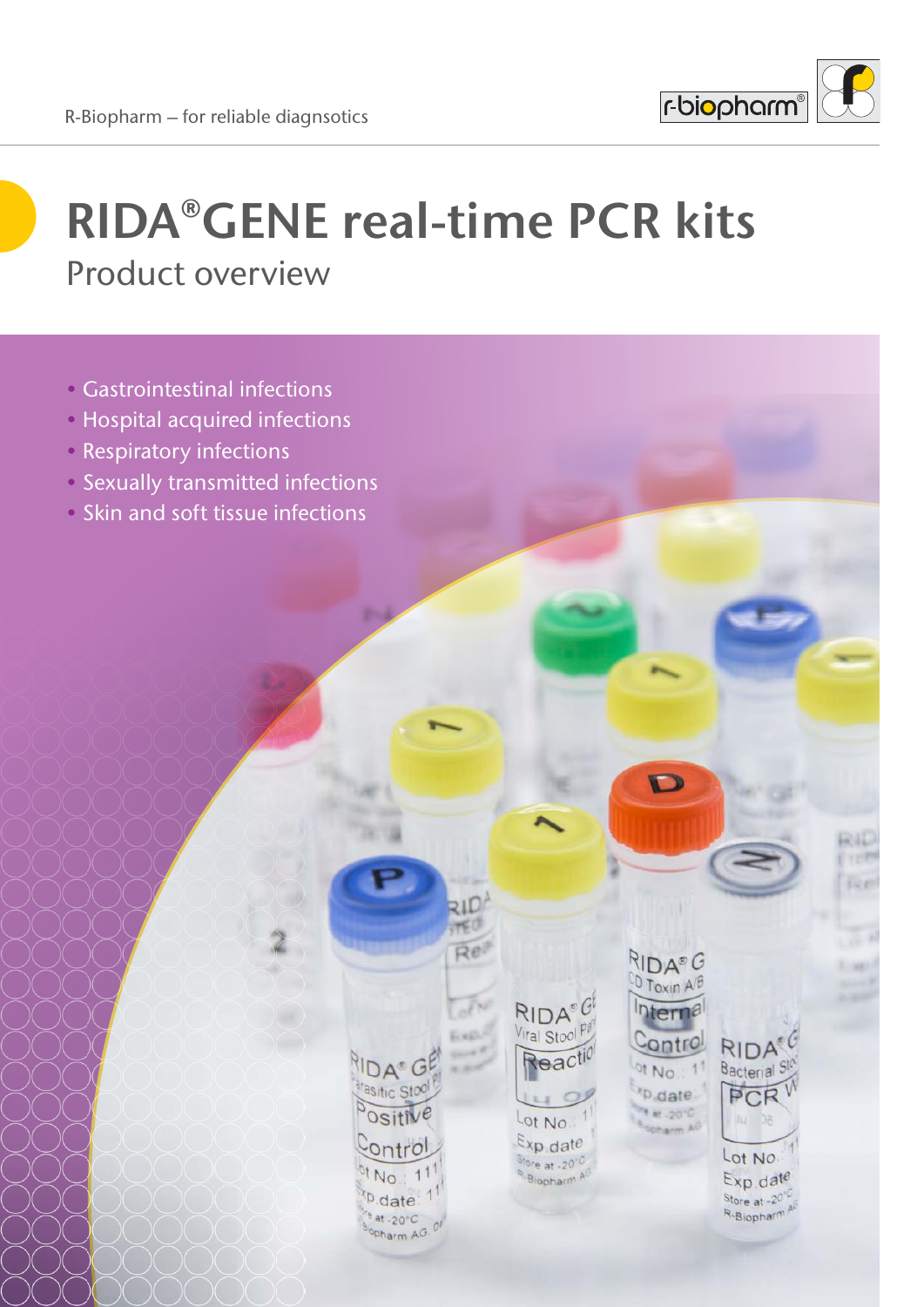## **Gastrointestinal infections**

| <b>Product</b>                            | Description                                                                                                                                                                                                            | <b>Tests</b> | Matrix                              | Art. No.      |
|-------------------------------------------|------------------------------------------------------------------------------------------------------------------------------------------------------------------------------------------------------------------------|--------------|-------------------------------------|---------------|
| <b>Viruses</b>                            | <b>Real-time RT-PCR</b>                                                                                                                                                                                                |              |                                     |               |
| RIDA®GENE Viral Stool<br>Panel I          | Real-time multiplex RT-PCR for the direct qualitative detection and<br>differentiation of Norovirus, Rotavirus, Adenovirus and Astrovirus in human<br>stool samples                                                    | 100          | Stool                               | PG1315        |
| RIDA®GENE Viral Stool<br>Panel II         | Real-time multiplex RT-PCR for the direct qualitative detection and<br>differentiation of Rotavirus, Adenovirus and Astrovirus in human stool samples                                                                  | 100          | Stool                               | PG1325        |
| RIDA®GENE Viral Stool<br>Panel III        | Real-time multiplex RT-PCR for the direct qualitative detection and<br>differentiation of Norovirus, Rotavirus and Adenovirus in human stool samples                                                                   | 100          | Stool                               | PG1335        |
| <b>RIDA®GENE Norovirus</b>                | Real-time RT-PCR for the direct qualitative detection of Norovirus<br>(genogroup I and II) in human stool samples                                                                                                      | 100          | Stool                               | PG1405        |
| RIDA®GENE<br>Norovirus I & II             | Real-time multiplex RT-PCR for the direct qualitative detection and<br>differentiation of Norovirus genogroup I and genogroup II in human stool<br>samples                                                             | 100          | Stool                               | PG1415        |
| RIDA®GENE Sapovirus                       | Real-time RT-PCR for the direct qualitative detection of Sapovirus in human<br>stool samples                                                                                                                           | 100          | Stool                               | PG1605        |
| <b>RIDA®GENE Enterovirus</b>              | Real-time RT-PCR for the direct qualitative detection of Enterovirus<br>(Poliovirus, Echovirus, Coxsackievirus, human Enterovirus 70/71) in human<br>stool samples                                                     | 100          | Stool/CSF                           | <b>PG4705</b> |
| <b>Bacteria</b>                           | <b>Real-time PCR</b>                                                                                                                                                                                                   |              |                                     |               |
| RIDA®GENE<br><b>Bacterial Stool Panel</b> | Real-time multiplex PCR for the direct qualitative detection and<br>differentiation of Salmonella spp., Campylobacter spp. and Yersinia<br>enterocolitica in human stool samples                                       | 100          | Stool                               | PG2405        |
| RIDA®GENE<br>Bacterial Stool Panel I      | Real-time multiplex PCR for the direct qualitative detection and<br>differentiation of Salmonella spp., Campylobacter spp., EIEC/Shigella spp. and<br>STEC in human stool samples                                      | 100          | Stool                               | PG2415        |
| RIDA®GENE EHEC/EPEC                       | Real-time multiplex PCR for the direct qualitative detection and<br>differentiation of EHEC, STEC, EPEC and EIEC/Shigella spp. in human stool<br>samples and cultures                                                  | 100          | Stool/<br>cultures                  | PG2205        |
| RIDA®GENE EAEC                            | Real-time PCR for the direct qualitative detection of enteroaggregative<br>E. coli (EAEC) in human stool samples and cultures                                                                                          | 100          | Stool/<br>cultures                  | PG2215        |
| RIDA®GENE ETEC/EIEC                       | Real-time multiplex PCR for the direct qualitative detection and<br>differentiation of ETEC and EIEC/Shigella spp. in human stool samples<br>and cultures                                                              | 100          | Stool/<br>cultures                  | PG2225        |
| RIDA®GENE<br>E. coli Stool Panel I        | Real-time multiplex PCR for the direct qualitative detection and<br>differentiation of shiga-toxin genes (stx1 and stx2) of shiga-toxin<br>producing E. coli (STEC) and EPEC in human stool samples and cultures       | 100          | Stool/<br>cultures                  | PG2285        |
| RIDA®GENE<br>Helicobacter pylori          | Real-time PCR for the direct qualitative detection of Helicobacter pylori<br>and its resistance to clarithromycin in human biopsy tissue                                                                               | 100          | <b>Biopsy</b>                       | PG2305        |
| <b>Parasites</b>                          | <b>Real-time PCR</b>                                                                                                                                                                                                   |              |                                     |               |
| RIDA®GENE<br>Parasitic Stool Panel        | Real-time multiplex PCR for the direct qualitative detection and<br>differentiation of Giardia lamblia, Entamoeba histolytica, Cryptosporidium spp.<br>and Dientamoeba fragilis (melting curve) in human stool samples | 100          | Stool                               | PG1705        |
| RIDA®GENE<br>Parasitic Stool Panel I      | Real-time multiplex PCR for the direct qualitative detection and<br>differentiation of Giardia lamblia, Entamoeba histolytica, Cryptosporidium spp.<br>and Dientamoeba fragilis in human stool samples                 | 100          | Stool                               | PG1715        |
| RIDA®GENE<br>Parasitic Stool Panel II     | Real-time multiplex PCR for the direct qualitative detection and<br>differentiation of Giardia lamblia, Entamoeba histolytica and<br>Cryptosporidium spp. in human stool samples                                       | 100          | Stool                               | PG1725        |
| RIDA®GENE<br>Entamoeba histolytica        | Real-time PCR for the direct qualitative detection of Entamoeba histolytica in<br>human stool samples and liver abscess puncture                                                                                       | 100          | Stool/<br>liver abscess<br>puncture | PG1735        |
| RIDA®GENE<br>Dientamoeba fragilis         | Real-time PCR for the direct qualitative detection of Dientamoeba fragilis<br>in human stool samples                                                                                                                   | 100          | Stool                               | PG1745        |

JAK

JA

JS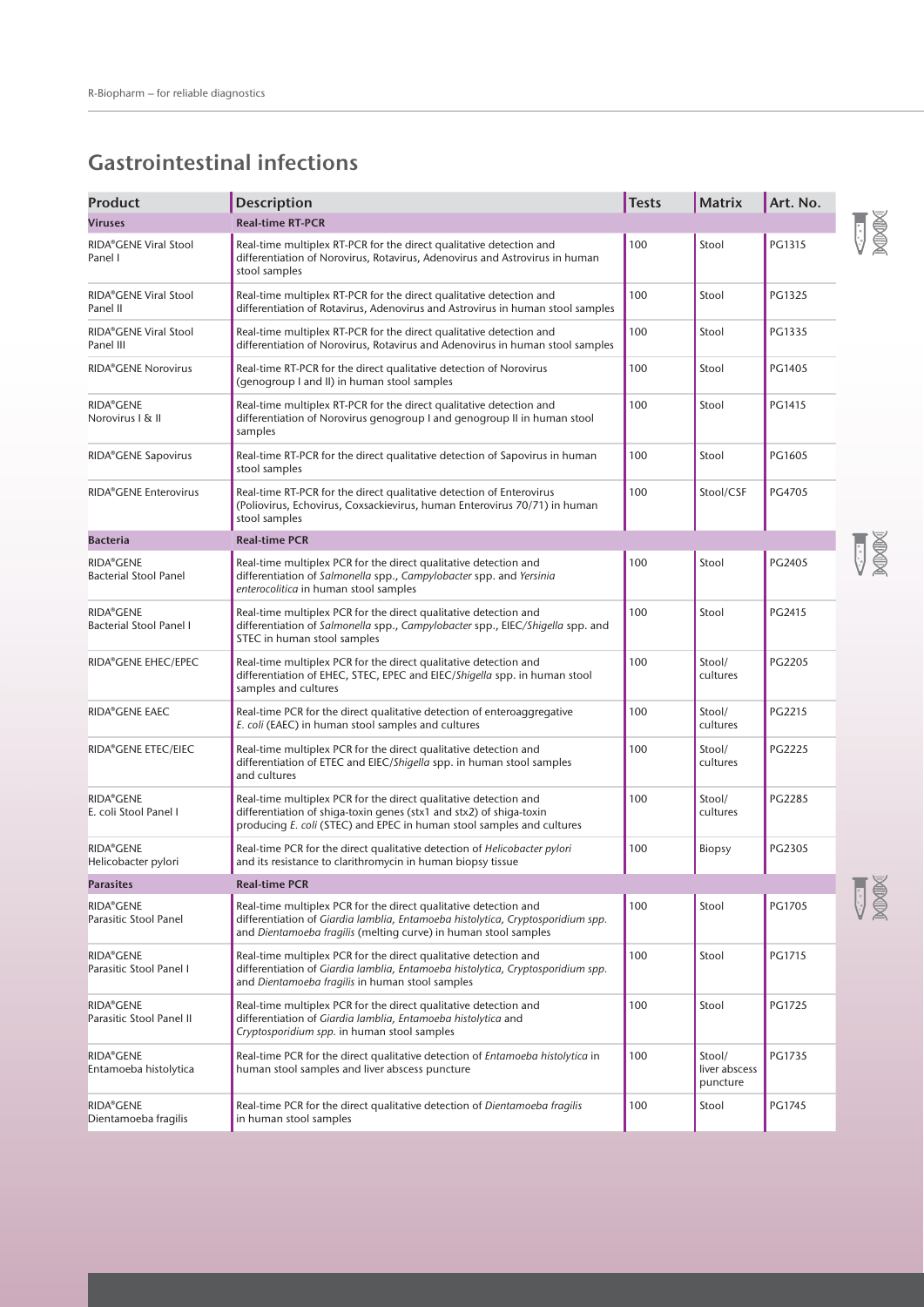

## **Hospital acquired infections**

| <b>Product</b>                     | <b>Description</b>                                                                                                                                                                                                        |     | Tests   Matrix                                                              | Art. No.      |
|------------------------------------|---------------------------------------------------------------------------------------------------------------------------------------------------------------------------------------------------------------------------|-----|-----------------------------------------------------------------------------|---------------|
| Viruses & Bacteria                 | <b>Real-time PCR</b>                                                                                                                                                                                                      |     |                                                                             |               |
| RIDA®GENE Hospital Stool<br>Panel  | Real-time multiplex PCR for the direct qualitative detection and<br>differentiation of Norovirus (genogroup I and II), Rotavirus and<br>Clostridium difficile toxin genes A (tcdA) and B (tcdB) in human stool<br>samples | 100 | Stool                                                                       | <b>PG0705</b> |
| RIDA®GENE<br>CD Toxin A/B          | Real-time PCR for the direct qualitative detection of Clostridium difficile<br>toxin genes A (tcdA) and B (tcdB) in human stool samples and from<br>cultures                                                              | 100 | Stool/cultures                                                              | <b>PG0825</b> |
| RIDA®GENE<br>Clostridium difficile | Real-time multiplex PCR for the direct qualitative detection of<br>Clostridium difficile and Clostridium difficile toxin genes A (tcdA) and B<br>(tcdB) in human stool samples and from cultures                          | 100 | Stool/cultures                                                              | PG0835        |
| RIDA®GENE MRSA                     | Real-time multiplex PCR for the direct qualitative detection of<br>MRSA from human swab specimens (nose, nose/throat, axilla/groin/<br>perineum, wound) and cultures                                                      | 100 | Swab specimens (nose/<br>throat, axilla/groin/<br>perineum, wound)/cultures | PG0605        |
| RIDA®GENE MRSA LC2.0               | Real-time multiplex PCR for the direct qualitative detection of MRSA<br>from human swab specimens (nose, nose/throat, axilla/<br>groin/perineum, wound) and cultures on the LightCycler® 2.0                              | 100 | Swab specimens (nose/<br>throat, axilla/groin/<br>perineum, wound)/cultures | PG0625        |

## **Respiratory infections**

| <b>Viruses</b>                      | <b>Real-time PCR</b>                                                                                                                                                                                             |     |                                                                    |               |
|-------------------------------------|------------------------------------------------------------------------------------------------------------------------------------------------------------------------------------------------------------------|-----|--------------------------------------------------------------------|---------------|
| <b>RIDA®GENE Adenovirus</b>         | Real-time PCR for the direct qualitative detection of Adenovirus from<br>human throat rinsing fluid, sputum, BAL and stool                                                                                       | 100 | Throat rinsing fluid/sputum/<br>BAL/stool                          | PG1005        |
| RIDA®GENE Flu                       | Real-time multiplex RT-PCR for the direct qualitative detection and<br>differentiation of Influenza A, Influenza B and H1N1v in human nasal<br>swabs and throat swabs                                            | 100 | Nasal swab/throat swab                                             | <b>PG0505</b> |
| RIDA®GENE Flu LC2.0                 | Real-time multiplex RT-PCR for the direct qualitative detection and<br>differentiation of Influenza A and Influenza B in human nasal swabs<br>and throat swabs on the LightCycler® 2.0                           | 100 | Nasal swab/throat swab                                             | <b>PG0525</b> |
| RIDA®GENE Flu & RSV                 | Real-time multiplex RT-PCR for the direct qualitative detection and<br>differentiation of Influenza A, Influenza B and RSV from human swabs<br>(nose, throat) and BAL                                            | 100 | Nasal swab/throat swab/BAL                                         | <b>PG0545</b> |
| RIDA®GENE<br>Parainfluenza          | Real-time multiplex RT-PCR for the direct qualitative detection and<br>differentiation of human Parainfluenza 1, 3 and 2/4 from human swabs<br>(nose, throat, nasopharyngeal)                                    | 100 | Nasal swab/throat swab/<br>nasopharyngeal swab                     | PG5805        |
| RIDA®GENE RSV & hMPV                | Real-time multiplex RT-PCR for the direct qualitative detection<br>and differentiation of RSV and hMPV from human swabs (nose, throat,<br>nasopharyngeal), throat washes and BAL                                 | 100 | Nose swab/throat swab/<br>nasopharyngeal swab/throat<br>washes/BAL | PG5905        |
| RIDA®GENE Coronavirus               | Real-time multiplex RT-PCR for the direct qualitative detection and<br>differentiation of Coronavirus (HKU1, NL63, 229E, OC43) and MERS                                                                          | 100 | Nasal swab/throat swab/<br>nasopharyngealswab/<br>sputum/BAL       | PG6805        |
| <b>Bacteria</b>                     | <b>Real-time PCR</b>                                                                                                                                                                                             |     |                                                                    |               |
| RIDA®GENE Bordetella                | Real-time multiplex PCR for the direct qualitative detection and diffe-<br>rentiation of Bordetella pertussis, Bordetella parapertussis and Bordetella<br>holmesii from human nasopharyngeal swabs and aspirates | 100 | Nasopharyngeal swabs/<br>nasopharyngeal aspirates                  | PG2505        |
| RIDA®GENE<br>Mycoplasma pneumoniae  | Real-time PCR for the direct qualitative detection of Mycoplasma pneu-<br>moniae from human throat swabs, BAL and tracheal secretion                                                                             | 100 | Throat swab/BAL/tracheal<br>secretion                              | PG4305        |
| RIDA®GENE Legionella                | Real-time multiplex PCR for the direct qualitative detection and diffe-<br>rentiation of Legionella spp. and Legionella pneumophila from human<br>throat swabs, BAL and tracheal secretion                       | 100 | Throat swab/BAL/tracheal<br>secretion                              | PG8005        |
| Fungi                               | <b>Real-time PCR</b>                                                                                                                                                                                             |     |                                                                    |               |
| RIDA®GENE<br>Pneumocystis jirovecii | Real-time PCR for the direct qualitative or quantitative detection of<br>Pneumocystis jirovecii in human bronchoalveolar lavage fluid samples                                                                    | 100 | BAL                                                                | PG1905        |

JA

JUNE

夏

 $\frac{1}{2}$